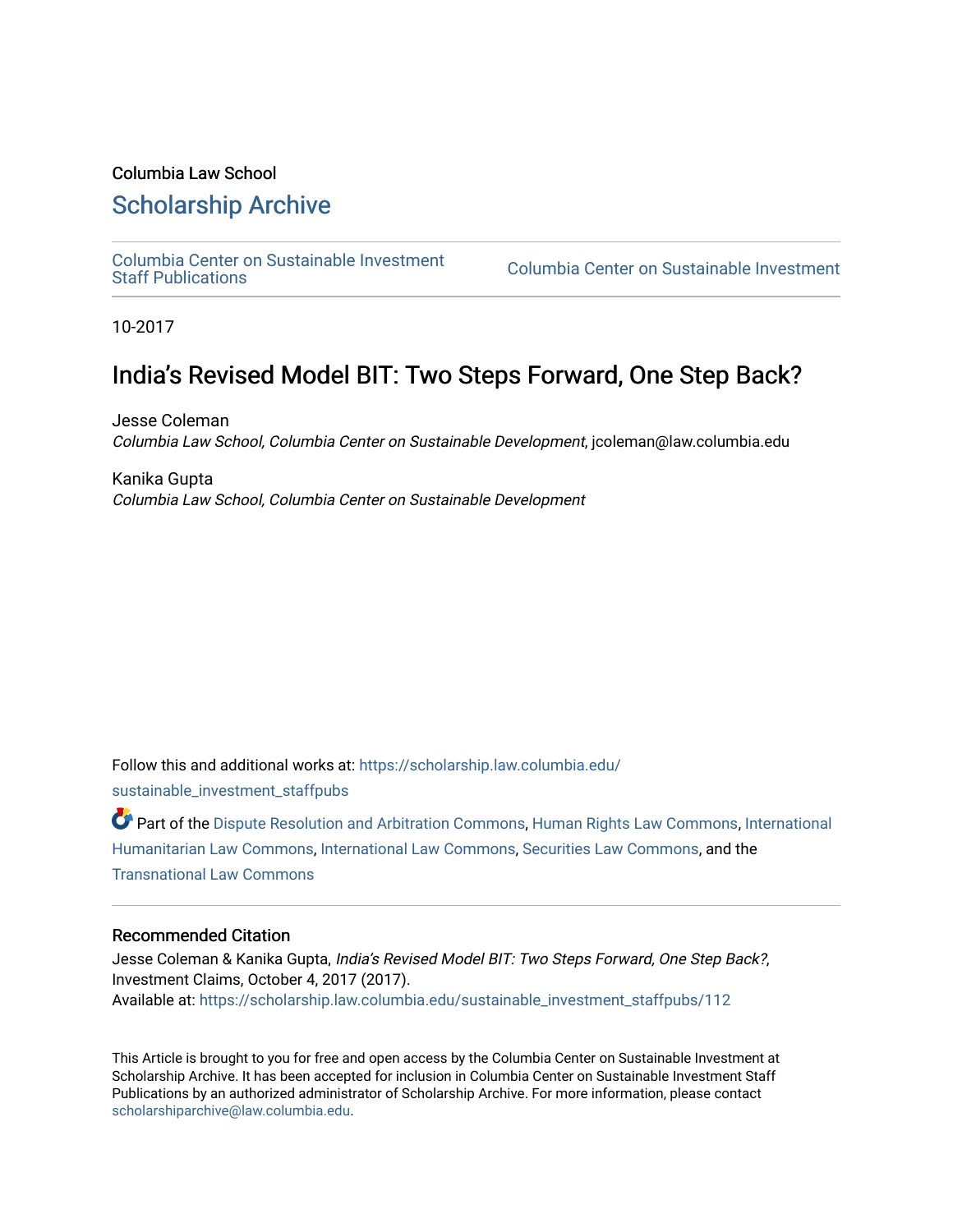# **Investment Claims**

India's Revised Model BIT: Two Steps Forward, One Step Back?



*© A.Savin, [Wikimedia](https://commons.wikimedia.org/wiki/File:New_Delhi_government_block_03-2016_img3.jpg) Commons*

### Jesse Coleman (Legal Researcher, Columbia Center on Sustainable Investment) and Kanika Gupta (Fellow, Columbia Center on Sustainable Investment)

### 4th October 2017

In December 2015, the Indian government approved the final text of its revised [model](http://investmentpolicyhub.unctad.org/Download/TreatyFile/3560) bilateral investment treaty (BIT). Shortly thereafter, in February 2016, India published a joint interpretative [statement](http://indiainbusiness.nic.in/newdesign/upload/Consolidated_Interpretive-Statement.pdf) to clarify its understanding of certain treaty provisions found in existing Indian treaties. These recent developments in Indian investment treaty policy are products of a multi-year review process, [prompted](http://unctad-worldinvestmentforum.org/wp-content/uploads/2015/03/India_side-event-Wednesday_model-agreements.pdf) at least in part by the 2011 finding against India in the *White [Industries](http://oxia.ouplaw.com/view/10.1093/law:iic/529-2011.case.1/law-iic-529-2011?rskey=lbMJ6O&result=1&prd=IC)* claim - the first such known finding against the state – and by [several](https://academic.oup.com/icsidreview/article-abstract/30/3/729/639385/The-2015-Indian-Model-BIT-Is-This-Change-the-World?redirectedFrom=PDF) notices of dispute received following the determination in that case.

Compared to India's past treaty practice, the December 2015 model includes several improvements that seek to clarify the reach and application of the model's provisions. The December model includes a [hybrid](https://academic.oup.com/icsidreview/article-abstract/32/1/216/2738869/The-Final-2015-Indian-Model-BIT-Is-This-the-Change?redirectedFrom=PDF) enterprise and asset-based definition of investment (Article 1.4), as opposed to the broader asset-based definition typically contained in India's investment treaties. Notably, while the December 2015 model includes certain traditional investor protections, it does not include the standard fair and equitable treatment (FET) provision; instead, the model provides for protection against denial of justice, certain violations of due process, targeted discrimination, and manifestly abusive treatment (Article 3.1). The December 2015 model was also approved without inclusion of a most-favored nation (MFN) clause, and without inclusion of pre-establishment protections.

With respect to dispute settlement, procedural and substantive conditions have been introduced to check investor access to investor-state arbitration. For example, the December 2015 model requires exhaustion of local judicial or administrative remedies for at least five years prior to commencing investor-state arbitration under Chapter IV, unless the investor can demonstrate that no domestic remedy would be capable of providing relief (Article 15). Other provisions seeking to constrain access to investor-state arbitration and the discretion of investor-state tribunals include: exclusion of purely contractual disputes (Article 13.3); limitations on submission of claims where investments have been made through *inter alia*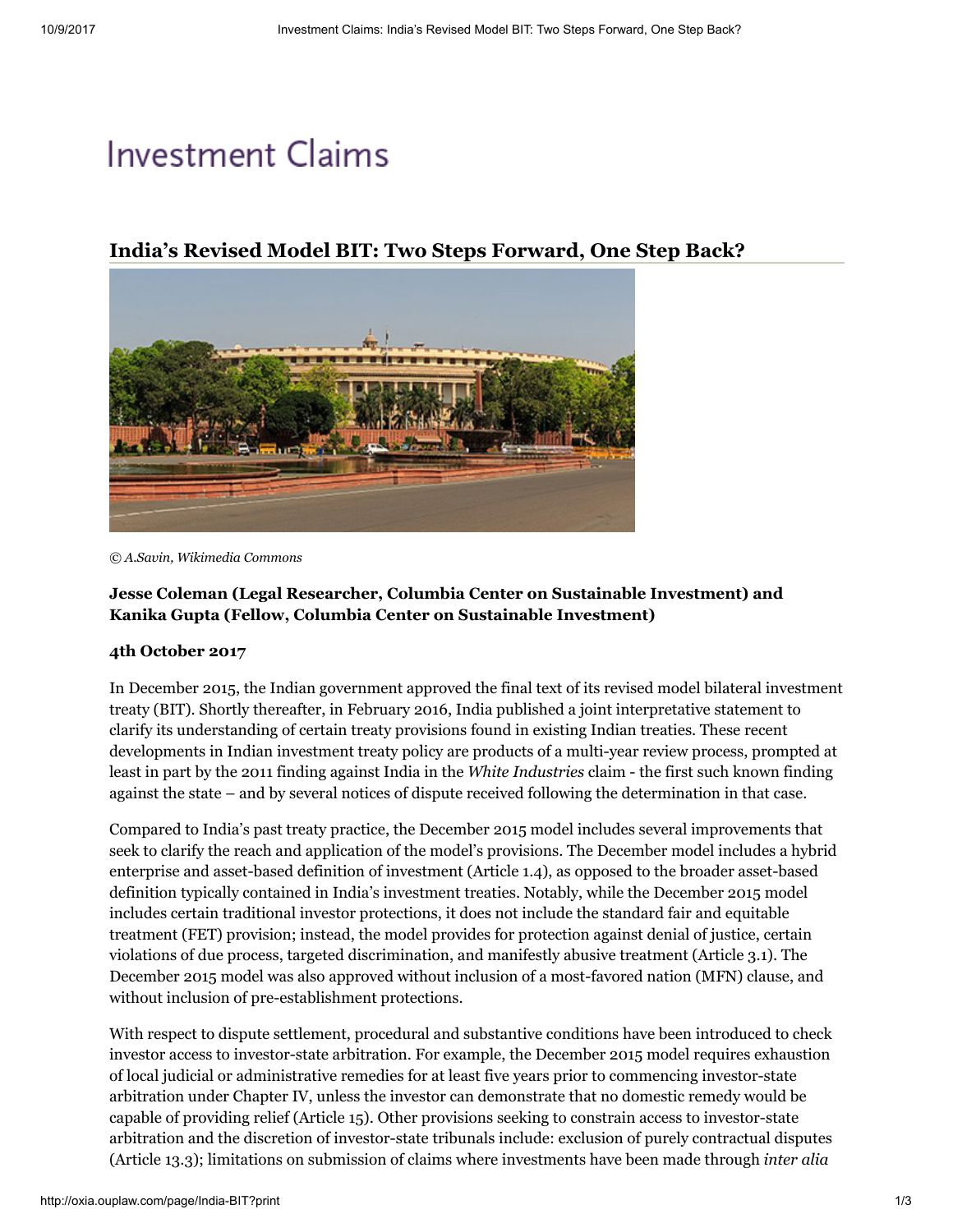#### 10/9/2017 Investment Claims: India's Revised Model BIT: Two Steps Forward, One Step Back?

corruption (Article 13.4); limitations on the jurisdiction of investor-state tribunals to review the merits of decisions made by judicial authorities (Article 13.5); provisions regarding selection of arbitrators and conflicts of interest (Article 18); provisions recognizing the potential establishment of an appellate body to review determinations of investor-state tribunals (Article 19); and dismissal of frivolous claims (Article 21).

The December 2015 model BIT was approved following a period of [consultation on the basis of](https://www.mygov.in/sites/default/files/master_image/Model%20Text%20for%20the%20Indian%20Bilateral%20Investment%20Treaty.pdf) a draft revised model, published earlier in the same year. This draft version – made publicly available in March 2015 – contained a range of progressive provisions, mirroring the approach adopted in other texts such as the South African Development Community (SADC) model template BIT. However, many of the more noteworthy and progressive provisions included in the March 2015 draft model regarding investor and home state obligations were either removed from or diluted in the December 2015 final text.

For example, while those international investment agreements (IIAs) that have included provisions on investor conduct have only referred to voluntary investor commitments (rather than including explicitly binding investor obligations), the March 2015 draft provided an [exception](http://ccsi.columbia.edu/files/2014/03/Yearbook-2014-2015-Chapter-2-LJ-LS-JC.pdf) to this general trend, imposing obligations on investors such as requirements to comply with host state laws and to abide by transparency and anti-corruption standards. The March 2015 draft also clearly established the consequences of any breach of these obligations by providing for, amongst other things, (i) denial of treaty benefits to investors who failed to comply with their obligations under the treaty, including with respect to compliance with host state laws; and (ii) submission of civil claims in the investor's home state for liability regarding 'acts, decisions or omissions made in the Home State in relation to the Investment where such acts, decisions or omissions lead to significant damage, personal injuries or loss of life in the Host State' (Article 13, March 2015 draft). By contrast, the December 2015 model includes only two provisions that directly concern investor obligations: Article 11 requires compliance with certain host state laws, and Article 12 includes a voluntary corporate social responsibility (CSR) provision similar to CSR provisions found in other recently negotiated agreements and models.

In addition to stronger and more explicit investor and home state obligations, the March 2015 draft model contained several provisions seeing to better protect the regulatory space of the host state, including a broader list of categories under its general exceptions provision than the list ultimately included in the final December 2015 text. Nevertheless, even the March 2015 draft still provided investors strong protections. In particular, it still permitted them the rather extraordinary ability to file international arbitration claims directly against their host state for a number of alleged wrongs.

As debates regarding the true costs and benefits of the international investment regime continue in different contexts and fora, India's review provided a timely opportunity to address the shortfalls of the current regime. The March 2015 draft model proposed novel reforms, many of which aligned with recommendations proposed by international organizations and other stakeholders promoting alignment of international investment agreements with sustainable development objectives. While the final December 2015 model took several steps forward from the 1993 and (slightly modified) 2003 models, it ultimately also took a number of steps back from the March 2015 draft by diluting or entirely removing several noteworthy provisions.

The Indian government has notified at least 47 [countries](http://economictimes.indiatimes.com/news/economy/foreigntrade/indiaseeksfreshtreatieswith47nations/articleshow/52458524.cms) of its intention to terminate existing BITs and negotiate new agreements. India is also reportedly engaged in several ongoing BIT negotiations, including with Canada. It remains to be seen whether, in those negotiations, India (or its treaty partners) will seek to reintroduce some of the more progressive features that had been included in the March 2015 draft, but were dropped in its December 2015 model; or whether India's treaty partners will put pressure on India to drop even the moderate reforms retained in the December 2015 text. Where India finds itself negotiating with states open to considering more progressive reform of the international investment regime, opportunities for meaningful re-calibration of the current approach to investment protection may be ripe for the picking. Indeed, in late 2016, India reportedly concluded negotiations on a BIT with Brazil, a prominent proponent of alternatives to the traditional approach to investment protection and promotion.